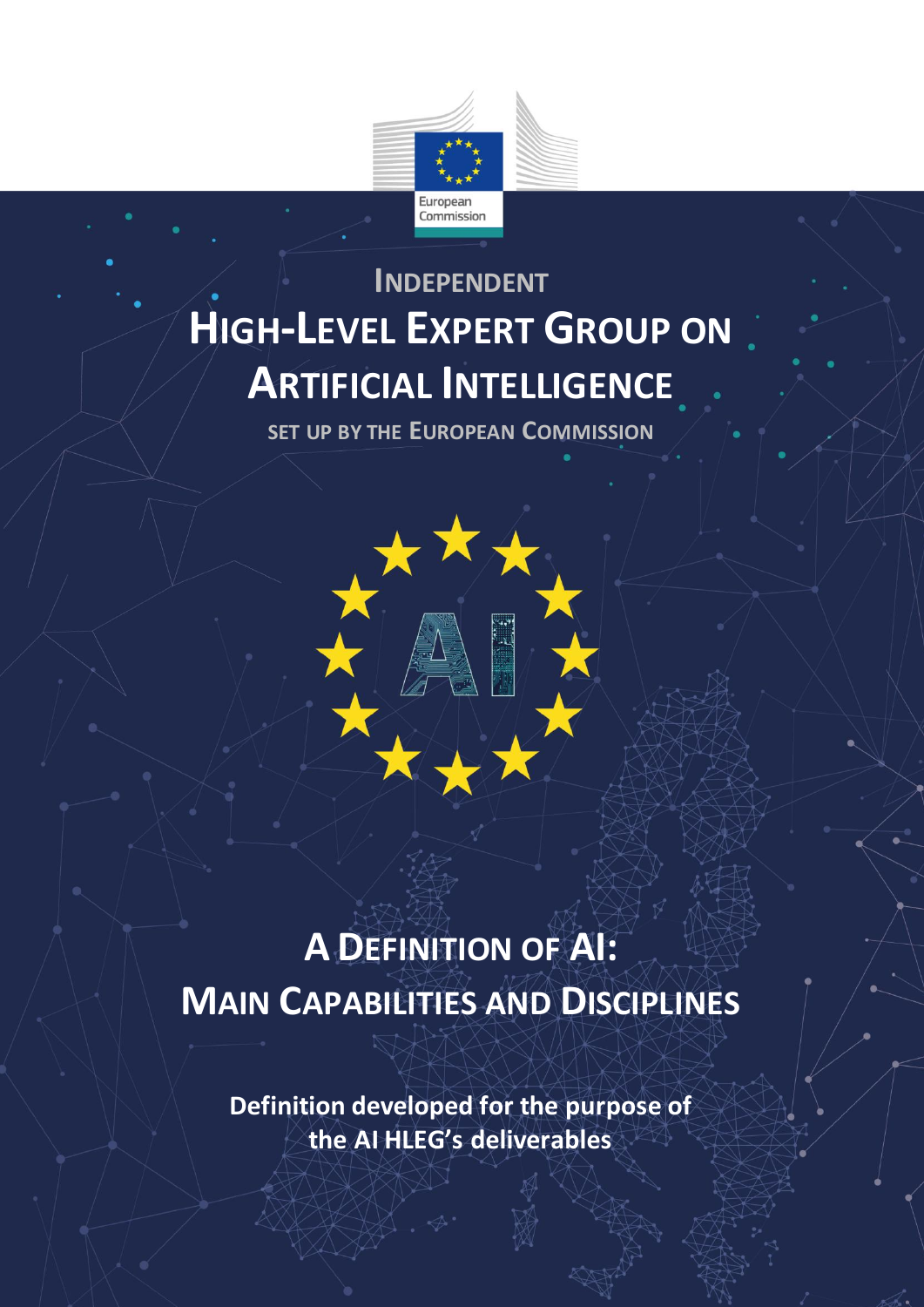### **A definition of AI: Main capabilities and scientific disciplines**

#### High-Level Expert Group on Artificial Intelligence

**Disclaimer and Use of this Document**: The following description and definition of AI capabilities and research areas is a very crude oversimplification of the state of the art. The intent of this document is not to precisely and comprehensively define all AI techniques and capabilities, but to describe summarily the joint understanding of this discipline that the High-Level Expert Group is using in its deliverables. We hope however that this document can also serve as a useful educational starting point for people that are not AI experts, who can then follow up with more extensive and deep reflection on AI to get a more precise knowledge of this discipline and technology.

The AI HLEG is an independent expert group that was set up by the European Commission in June 2018.

Contact Nathalie Smuha - AI HLEG Coordinator E-mail CNECT-HLG-AI@ec.europa.eu

European Commission B-1049 Brussels

Document made public on 8 April 2019.

**A first draft of this document was released on 18 December 2018, together with the first draft of the AI HLEG's Ethics Guidelines for Trustworthy AI. It was revised in light of comments received through the European AI Alliance and the open consultation on the draft Guidelines. We wish to explicitly and warmly thank all those who contributed their feedback on the document's first draft.**

Neither the European Commission nor any person acting on behalf of the Commission is responsible for the use which might be made of the following information. The contents of this working document are the sole responsibility of the High-Level Expert Group on Artificial Intelligence (AI HLEG). Although Commission stafffacilitated the preparation of this document, the views expressed herein reflect the opinion of the AI HLEG and may not in any circumstances be regarded as reflecting an official position of the European Commission.

More information on the High-Level Expert Group on Artificial Intelligence is available online (https://ec.europa.eu/digital-singlemaret/en/high-level-expert-group-artificial-intelligence).

The reuse policy of European Commission documents is regulated by Decision 2011/833/EU (OJ L 330, 14.12.2011, p.39). For any use or reproduction of photos or other material that is not under the EU copyright, permission must be sought directly from the copyright holders.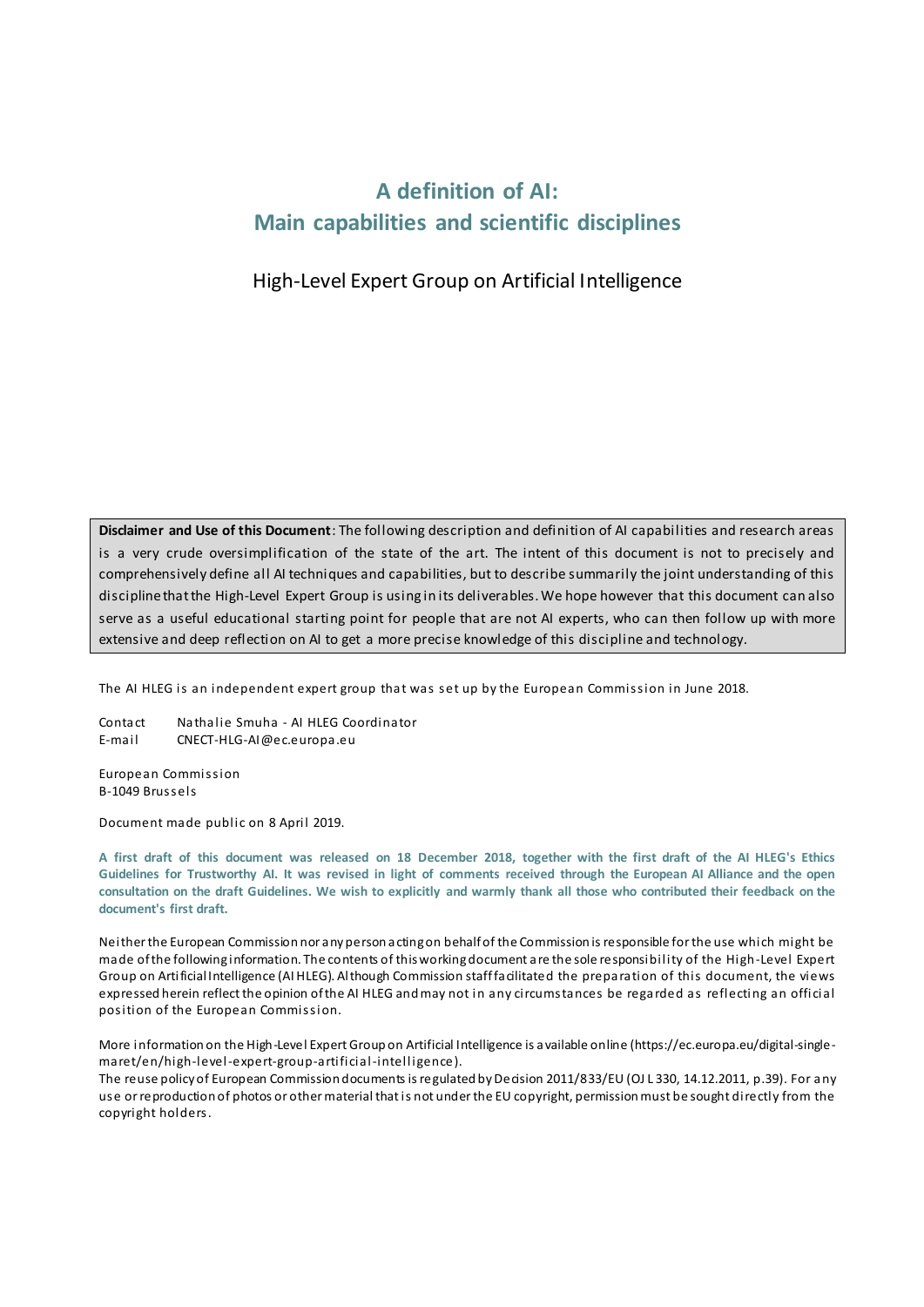### **A DEFINITION OF AI: MAIN CAPABILITIES AND SCIENTIFIC DISCIPLINES**

We start from the following definition of Artificial Intelligence (AI), as proposed within the European Commission's Communication on  $Al^1$ :

*"Artificial intelligence (AI) refers to systems that display intelligent behaviour by analysing their environment and taking actions – with some degree of autonomy – to achieve specific goals.*

*AI-based systems can be purely software-based, acting in the virtual world (e.g. voice assistants, image analysis software, search engines, speech and face recognition systems) or AI can be embedded in hardware devices (e.g. advanced robots, autonomous cars, drones or Internet of Things applications)."*

In this document we expand this definition to clarify certain aspects of AI as a scientific discipline and as a technology, with the aim to avoid misunderstandings, to achieve a shared common knowledge of AI that can be fruitfully used also by non-AI experts, and to provide useful details that can be used in the discussion on both the AI ethics guidelines and the AI policies recommendations.

#### **1. AI systems**

 $\overline{a}$ 

The term AI contains an explicit reference to the notion of intelligence. However, since intelligence (both in machines and in humans) is a vague concept, although it has been studied at length by psychologists, biologists, and neuroscientists, AI researchers use mostly the notion of rationality. This refers to the ability to choose the best action to take in order to achieve a certain goal , given certain criteria to be optimized and the available resources. Of course, rationality is not the only ingredient in the concept of intelligence, but it is a significant part of it.

In the following we will use the term *AI system* to mean any AI-based component, software and/or hardware. Indeed, usually AI systems are *embedded* as components of larger systems, rather than stand-alone systems.

An AI system is thus first and foremost rational, according to one of the most used textbook of AI. $^2$  But how does an AI system achieve rationality? As pointed out in the first sentence of the above working definition of AI, it does so by: perceiving the environment in which the system is immersed through some sensors, thus collecting and interpreting data, reasoning on what is perceived or processing the information derived from this data, deciding what the best action is, and then acting accordingly, through some actuators, thus possibly modifying the environment. AI systems can either use symbolic rules or learn a numeric model, and they can also adapt their behaviour by analysing how the environment is affected by their previous actions. The illustration of an AI system in Figure 1 may help.

<sup>1</sup> Communication from the Commission to the European Parliament, the European Council, the Council, the European Economic and Social Committee and the Committee of the Regions on Artificial Intelligence for Europe, Brussels, 25.4.2018 COM(2018) 237 final.

<sup>2</sup> "Artificial Intelligence: A Modern Approach", S. Russell and P. Norvig, Prentice Hall, 3rd edition, 2009.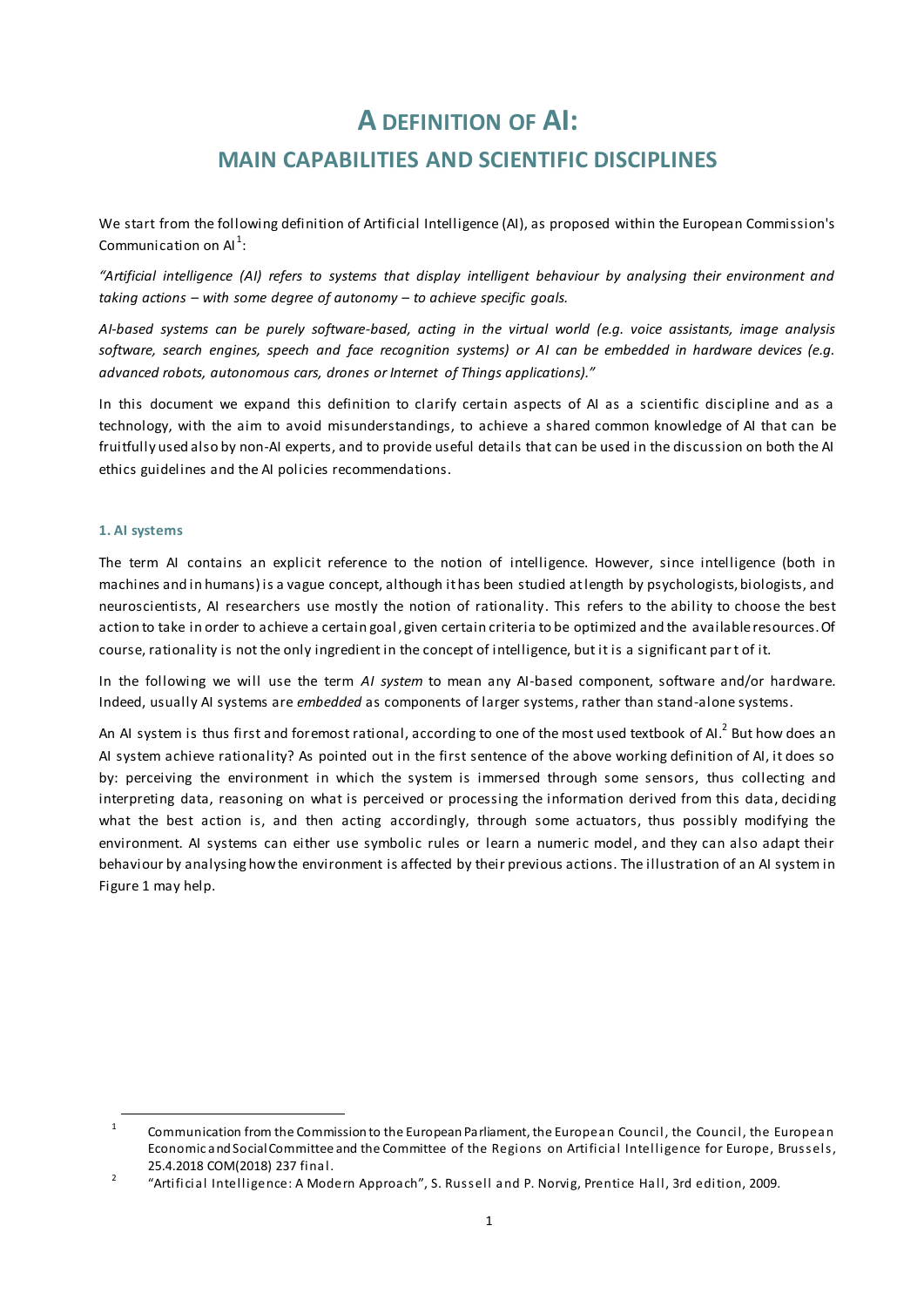

*Figure 1: A schematic depiction of an AI system.*

**Sensors and perception.** In Figure 1 the system's sensors are depicted as a wifi symbol. In practice they could be cameras, microphones, a keyboard, a website, or other input devices, as well as sensors of physical quantities (e.g. temperature, pressure, distance, force/torque, tactile sensors). In general, we need to provide the AI system with sensors that are adequate to perceive the data present in the environment that are relevant to the goal given to the AI system by its human designer. For example, if we want to build an AI system that automatically cleans the floor of a room when it is dirty, the sensors could include cameras to take a picture of the floor.

As to what regards the collected data, it is often useful to distinguish between structured and unstructured data. *Structured data* is data that is organized according to pre-defined models (such as in a relational database), while *unstructured data* does not have a known organization (such as in an image or a piece of text).

**Reasoning/information processing and Decision Making**. At the core of an AI system lays its reasoning/information processingmodule, which takes as input the data coming from the sensors and proposes an action to take, given the goal to achieve. This means that the data collected by the sensors need to be transformed into information that the reasoning/information processing module can understand. To continue in our example of a cleaning AI system, the camera will provide a picture of the floor to the reasoning/information processing module, and this module needs to decide whether to clean the floor or not (that is, what the best action is to achieve the desired goal). While it may seem easy for us humans to go from a picture of a floor to the decision of whether it needs to be cleaned, this is not so easy for a machine, because a picture is just a sequence of 0s and 1s. The reas oning/information processing module therefore has to:

- 1. Interpret the picture to decide if the floor is clean or not. In general, this means being able to transform data into information and to model such information in a succinct way, which however should include all relevant pieces of data (in this case, whether the floor is clear or not).
- 2. Reason on this knowledge or process this information to produce a numeric model (that is, a mathematical formula) in order to decide what the best action is. In this example, if the information derived from the picture is that the floor is dirty, the best action is to activate the cleaning, otherwise the best action is to stay still.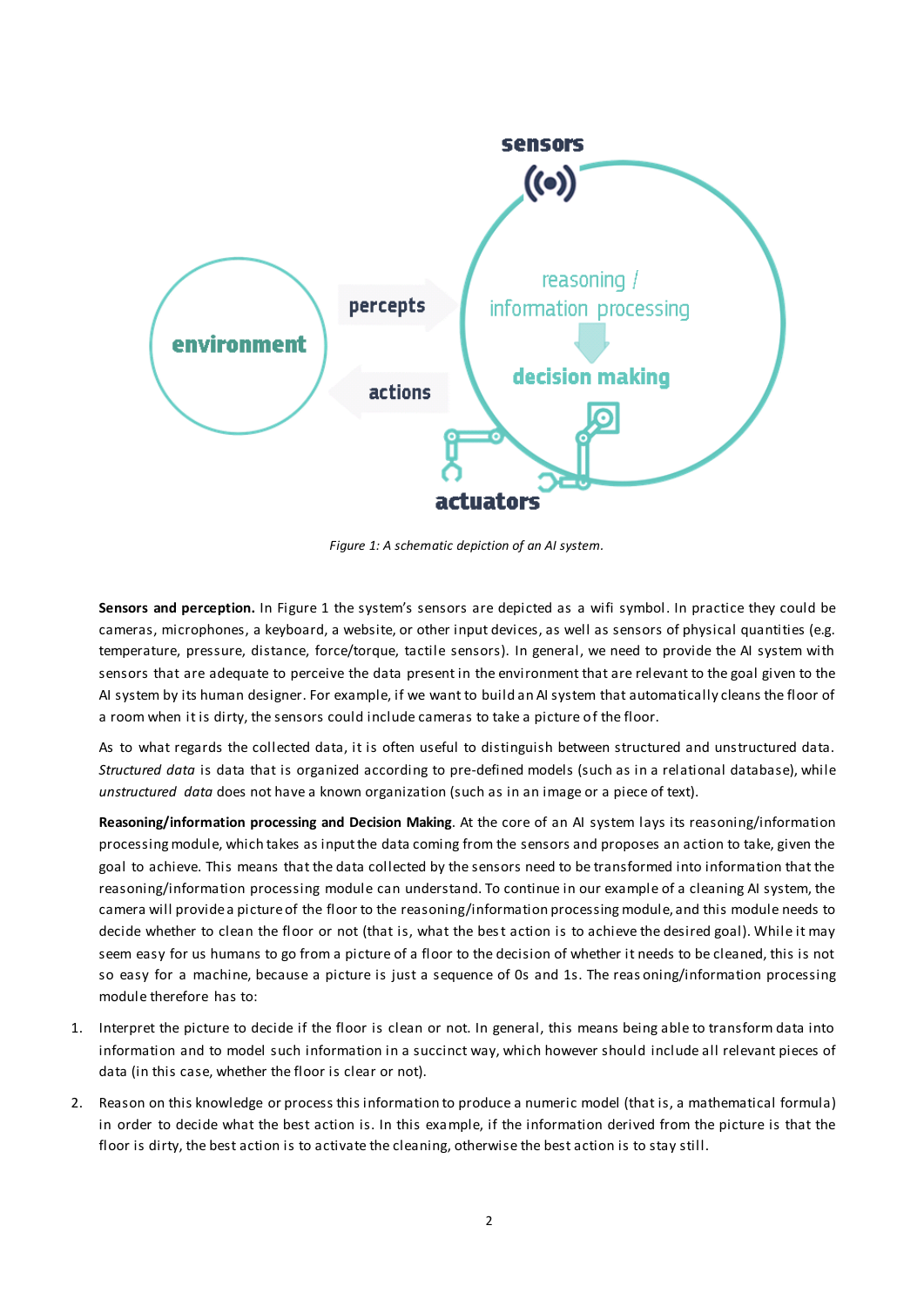Notice that the term" decision" should be considered broadly, as any act of selecting the action to take, and does not necessarily mean that AI systems are completely autonomous. A decision can also be the selection of a recommendation to be provided to a human being, who will be the final decision maker.

**Actuation**. Once the action has been decided, the AI system is ready to perform it through the actuators available to it. In the cartoon above, the actuators are depicted as articulated arms, but they don't need to be physical. Actuators could be software as well. In our cleaning example, the AI system could produce a signal that activates a vacuum cleaner if the action is to clean the floor. As another example, a conversational system (that is, a chatbot) acts by generating texts to respond to user's utterances.

The action performed is going to possibly modify the environment, so the next time the system needs to use its sensors again to perceive possibly different information from the modified environment.

Rational AI systems do not always choose the best action for their goal, thus achieving only *bounded rationality*, due to limitations in resources such as time or computational power.

*Rational AI systems* are a very basic version of AI systems. They modify the environment but they do not adapt their behaviour over time to better achieve their goal. A *learning rational system* is a rational system that, after taking an action, evaluates the new state of the environment (through perception) to determine how successful its action was, and then adapts its reasoning rules and decision making methods.

#### **2. AI as a scientific discipline**

The one described above is a very simple abstract description of an AI system, through three main capabilities: perception, reasoning/decision making, and actuation. However, it is enough to allow us to introduce and understand most of the AI techniques and sub-disciplines that are currently used to build AI systems, since they all refer to the various capabilities of the systems. Broadly speaking, all such techniques can be grouped in two main groups that refer to the capability of *reasoning* and *learning*. Robotics is another very relevant discipline.

**Reasoning and Decision Making.** This group of techniques includes knowledge representation and reasoning, planning, scheduling, search, and optimization. These techniques allow to perform the reasoning on the da ta coming from the sensors. To be able to do this, one needs to transform data to knowledge, so one area of AI has to do with how best to model such knowledge (*knowledge representation*). Once knowledge has been modelled, the next step is to reason with it (*knowledge reasoning*), which includes making inferences through symbolic rules, *planning* and *scheduling* activities, *searching* through a large solution set, and *optimizing* among all possible solutions to a problem. The final step is to decide what action to take. The reasoning/decision making part of an AI system is usually very complex and requires a combination of several of the above mentioned techniques.

**Learning.** This group of techniques includes machine learning, neural networks, deep learning, decision trees, and many other learning techniques. These techniques allow an AI system to learn how to solve problems that cannot be precisely specified, or whose solution method cannot be described by symbolic reasoning rules. Examples of such problems are those that have to do with perception capabilities such as *speech* and *language understanding*, as well as *computer vision* or *behaviour prediction*. Notice that these problems are apparently easy, because they are indeed usually easy for humans. However, they are not that easy for AI systems, since they cannot rely on common sense reasoning (at least not yet), and are especially difficult when the system needs to interpret unstructured data. This is where techniques following the *machine learning* approach come in handy. However, machine learning techniques can be used for many more tasks than only perception. Machine learning techniques produce a numeric model (that is, a mathematical formula) used to compute the decision from the data.

Machine learning comes in several flavours. The most wide-spread approaches are *supervised learning*, *unsupervised learning*, and *reinforcement learning*.

In supervised machine learning, instead of giving behavioural rules to the system, we provide it with examples of input-output behaviour, hoping that it will be able to generalize from the examples (typically describing the past) and behave well also in situations not shown in the examples (that could be encountered in the future). In our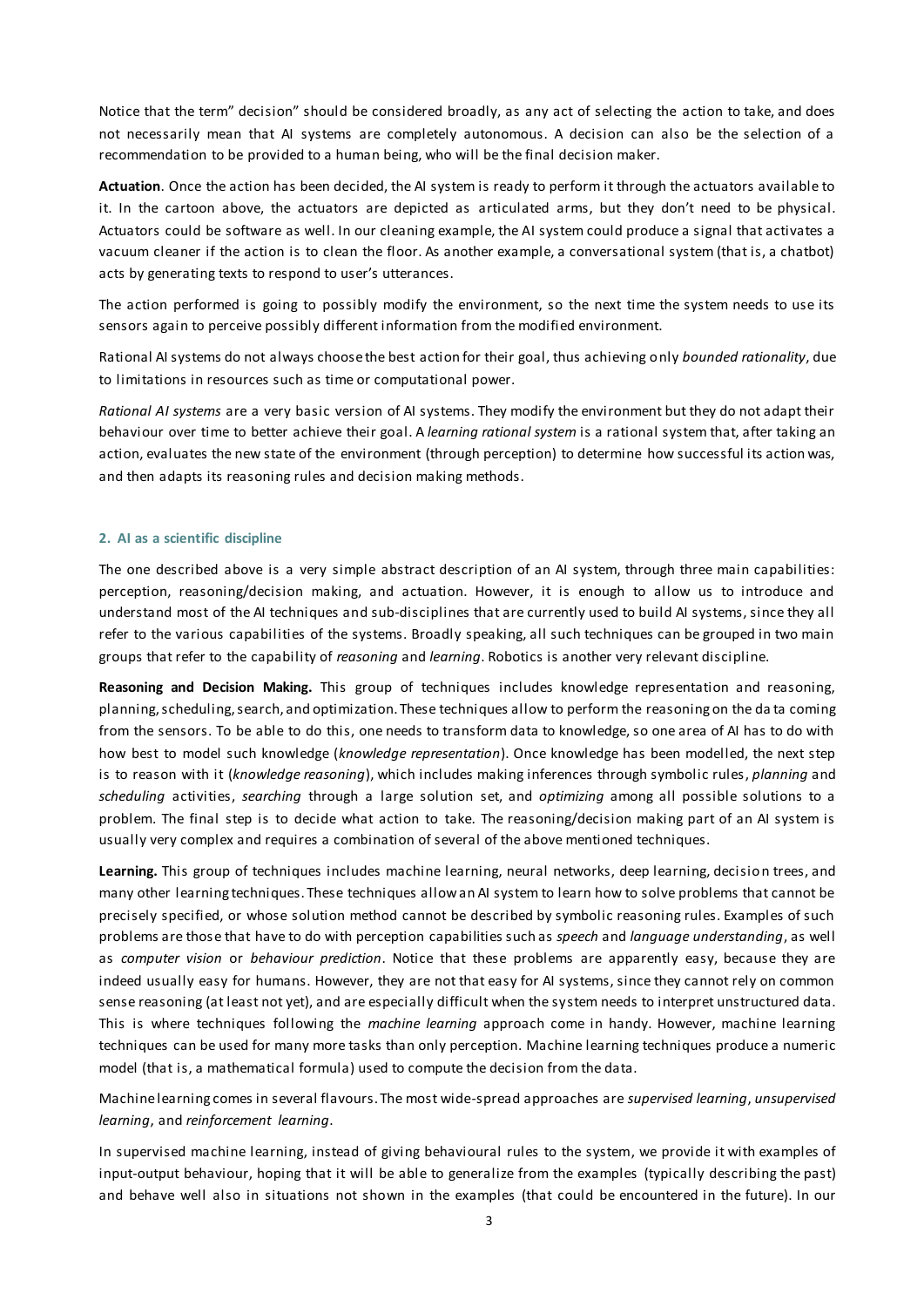running example, we would give the system many examples of pictures of a floor and the corresponding interpretation (that is, whether the floor is clean or not in that picture). If we give enough examples, which are diverse and inclusive enough of most of the situations, the system, through its machine learning algorithm, will be able to generalize to know also how to interpret well pictures of floors never seen before. Some machine learni ng approaches adopt algorithms that are based on the concept of *neural networks*, which is loosely inspired by the human brain in that it has a network of small processing units (analogously to our neurons) with lots of weighted connections among them. A neural network has as input the data coming from the sensors (in our example, the picture of the floor) and as output the interpretation of the picture (in our example, whether the floor is clean or not). During the analysis of the examples (the network's *training* phase), the connections' weights are adjusted to match as much as possible what the available examples say (that is, to minimize the error between the expected output and the output computed by the network). At the end of the training phase, a testi ng phase of the behaviour of the neural network over examples never seen before checks that the task has been learnt well.

It is important to notice that this approach (as all machine learning techniques) has always a certain percentage of error, albeit usually a small one. So an essential notion is the *accuracy,* a measure of how large the percentage of correct answers is.

There are several kinds of neural networks and machine learning approaches, of which currently one of the most successful one is *deep learning*. This approach refers to the fact that the neural network has several layers between the input and the output that allow to learn the overall input-output relation in successive steps. This makes the overall approach more accurate and with less need of human guidance.

Neural networks are just one machine learning tool, but there are many others, with different properties: random forests & boosted trees, clustering methods, matrix factorization, etc.

Another useful kind of machine learning approach is called *reinforcement learning*. In this approach, we let the AI system free to make its decisions, over time, and at each decision we provide it with a reward signal that tells it whether it was a good or a bad decision. The goal of the system, over time, is to maximize the positive reward received. This approach is used, for example, in recommender system (such as the several online recommender systems that suggest users what they might like to buy), or also in marketing.

Machine learning approaches are useful not just in perception tasks, such as vision and text understanding, but in all those tasks that are hard to define and cannot be comprehensively described by symbolic behavioural rules.

Notice the distinction between machine learning approaches to learn a new task that cannot be described well in a symbolic way, and learning rational agents (mentioned in the previous section) that adapt their behaviour over time to better achieve the given goal. These two techniques may overlap or cooperate, but are not necessarily the same.

**Robotics**. Robotics can be defined as "AI in action in the physical world" (also called *embodied AI*). A robot is a physical machine that has to cope with the dynamics, the uncertainties and the complexity of the physical world. Perception, reasoning, action, learning, as well as interaction capabilities with other systems are usually integrated in the control architecture of the robotic system. In addition to AI, other disciplines play a role in robot design and operation, such as mechanical engineering and control theory. Examples of robots include robotic manipulators, autonomous vehicles (e.g. cars, drones, flying taxis), humanoid robots, robotic vacuum cleaners, etc.

Figure 2 depicts most of the AI sub-disciplines mentioned above, as well as their relationship. It is important however to notice that AI is much more complex than this picture shows, since it includes many other sub -disciplines and techniques. Moreover, as noted above, robotics also relies on techniques which fall outside the AI space. However, we believe this is enough for informing in a fruitful way the sharing, awareness, and discussion on AI, AI ethics, and AI policies that needs to take place within the very multi -disciplinary and multi-stakeholder high level expert group.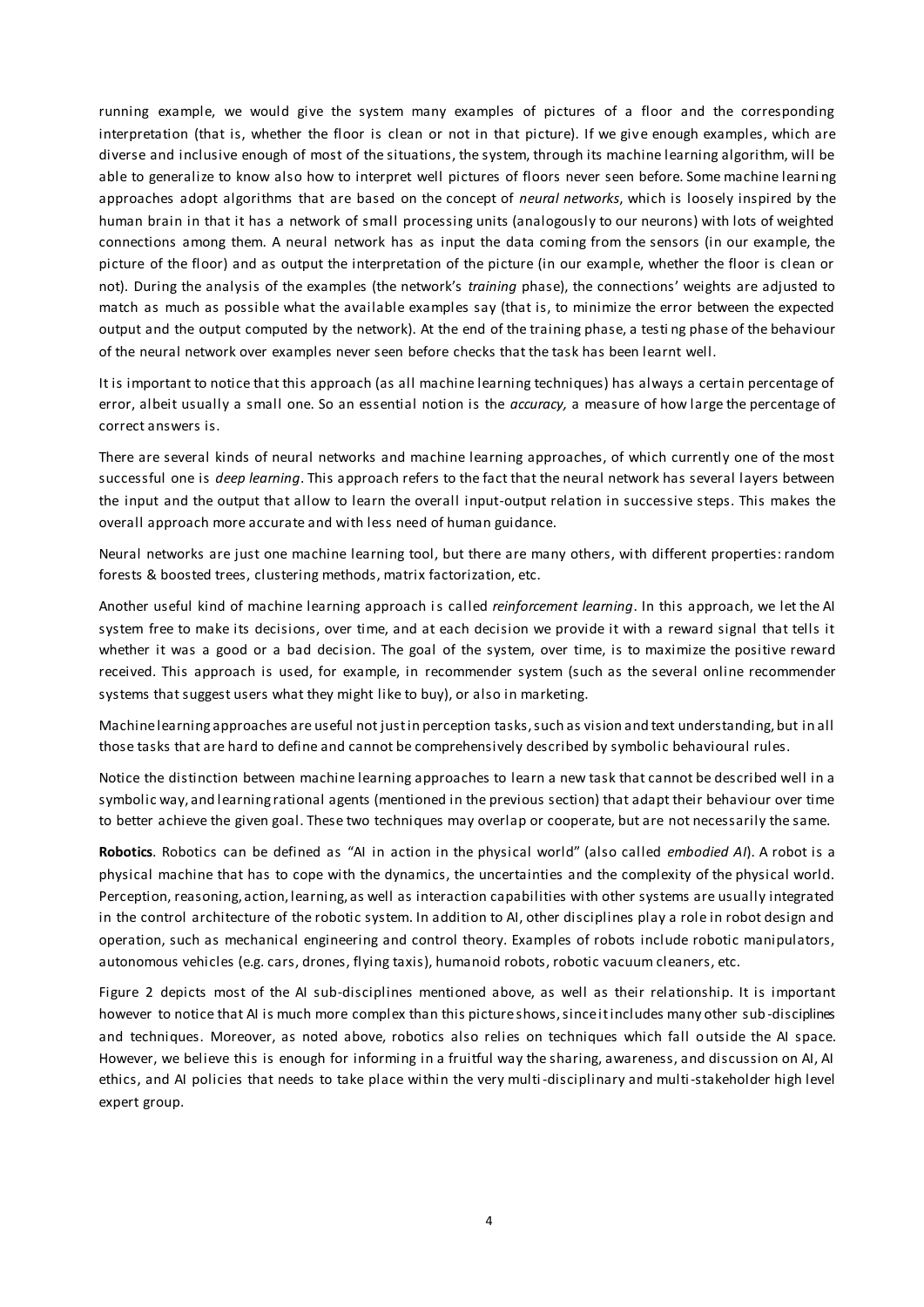

*Figure 2: A simplified overview of AI's sub-disciplines and their relationship.*

*Both machine learning and reasoning include many other techniques, and robotics includes techniques that are outside AI. The whole of AI falls within the computer science discipline.*

#### **3. Other important AI notions and issues**

**Narrow (or weak) and general (or strong) AI**. A general AI system is intended to be a system that can perform most activities that humans can do. Narrow AI systems are instead systems that can perform one or few specific tasks. Currently deployed AI systems are examples of narrow AI. In the early days of AI, researchers used a different terminology (weak and strong AI). There are still many open ethical, scientific and technological challenges to build the capabilities that would be needed to achieve general AI, such as common sense reasoning, self-awareness, and the ability of the machine to define its own purpose.

**Data issues and bias**. Since many AI systems, such as those including supervised machine learning components, rely on huge amounts of data to perform well, it is important to understand how data are influencing the behaviour of the AI system. For example, if the training data is biased, that is, it is not balanced or inclusive enough, the AI system trained on such data will not be able to generalize well and will possibly make unfair decisions that can favour some groups over others. Recently the AI community has been working on methods to detect and mitigate bias i n training datasets and also in other parts of an AI system.

**Black-box AI and explainability.** Some machine learning techniques, although very successful from the accuracy point of view, are very opaque in terms of understanding how they make decisions. The notion of *black-box AI* refers to such scenarios, where it is not possible to trace back to the reason for certain decisions. Explainability is a property of those AI systems that instead can provide a form of explanation for their actions.

**Goal-directed AI**. Current AI systems are goal-directed, meaning that they receive the specification of a goal to achieve from a human being and use some techniques to achieve such goal. They do not define their own goals. However, some AI systems (such as those based on certain machine learning techniques) can have more freedom to decide which path to take to achieve the given goal.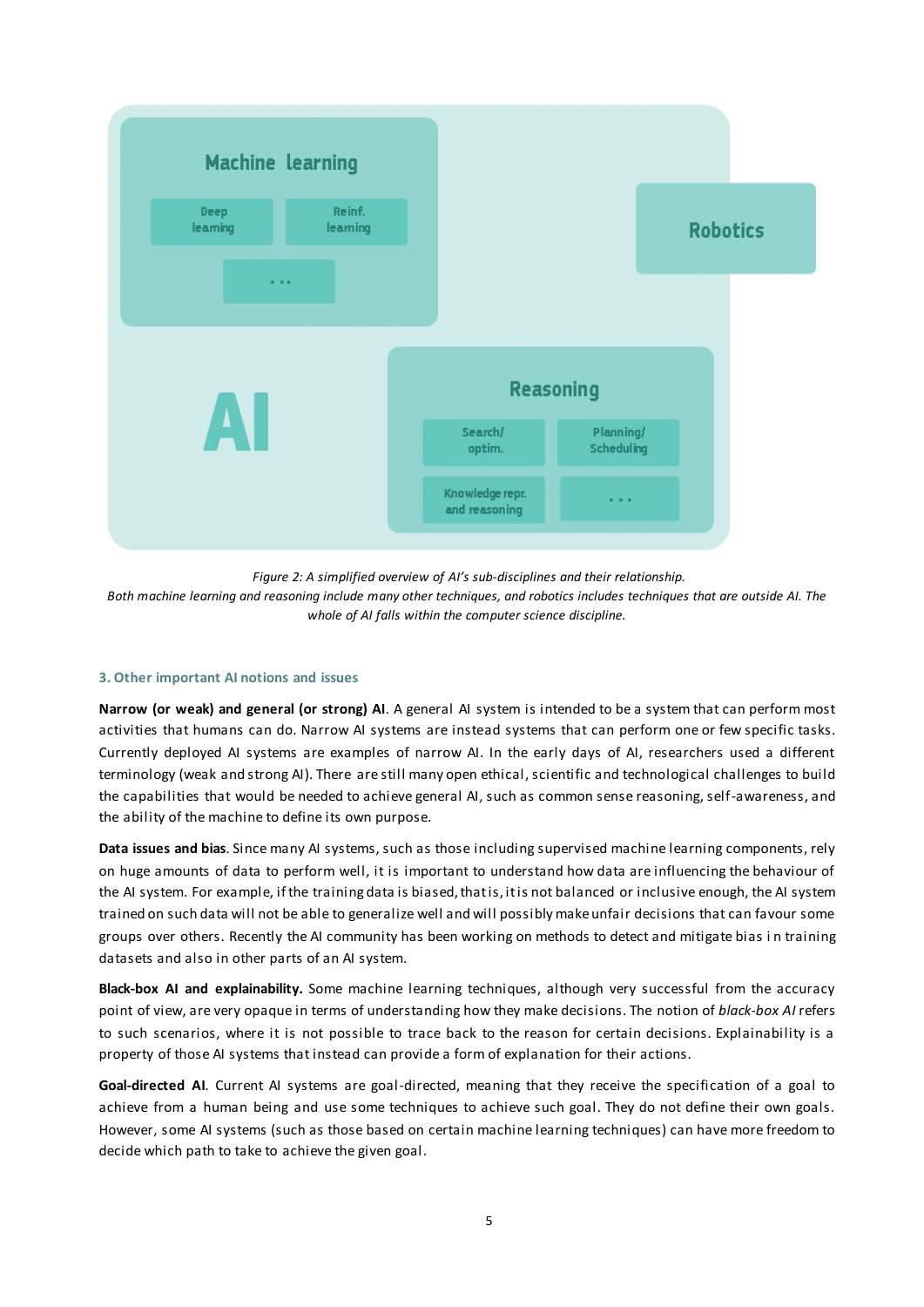#### **4. Updated definition of AI**

 $\overline{a}$ 

We propose to use the following updated definition of AI:

"Artificial intelligence (AI) systems are software (and possibly also hardware) systems designed by humans $^3$  that, given a complex goal, act in the physical or digital dimension by perceiving their environment through data acquisition, interpreting the collected structured or unstructured data, reasoning on the knowledge, or processing the information, derived from this data and deciding the best action(s) to take to achieve the given goal. AI systems can either use symbolic rules or learn a numeric model, and they can also adapt their behaviour by analysing how the environment is affected by their previous actions.

As a scientific discipline, AI includes several approaches and techniques, such as machine learning (of which deep learning and reinforcement learning are specific examples), machine reasoning (whi ch includes planning, scheduling, knowledge representation and reasoning, search, and optimization), and robotics (which includes control, perception, sensors and actuators, as well as the integration of all other techniques into cyber-physical systems)."

and to refer to this document as a source of additional information to support this definition.

<sup>3</sup> Humans design AI systems directly, but they may also use AI techniques to optimise their design.